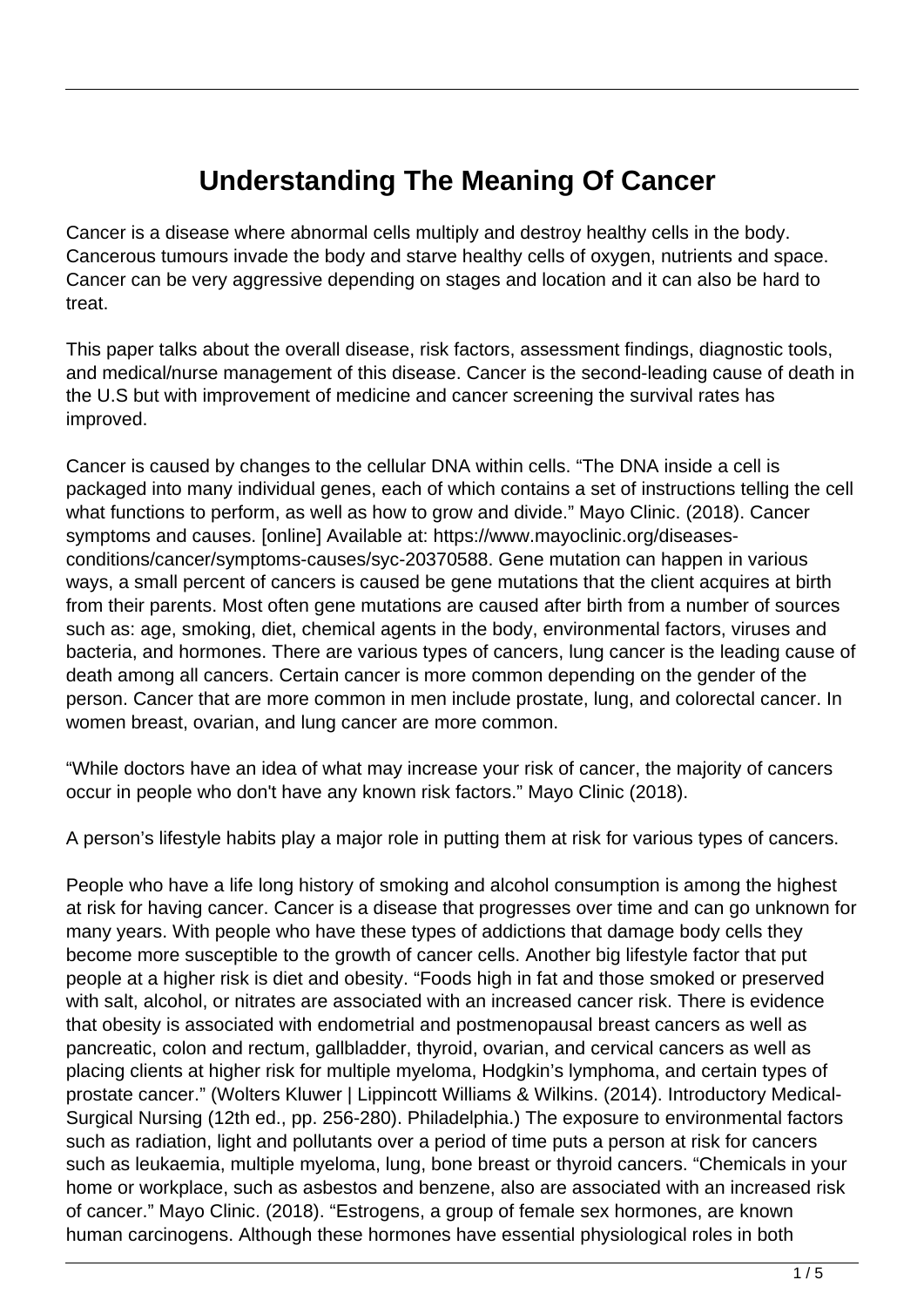females and males, they have also been associated with an increased risk of certain cancers." National Cancer Society. (2015) https://www.cancer.gov/about-cancer/causes-

prevention/risk/hormones.With the improvement of medicine there is also a link between viruses and bacteria being a leading factor in cancer development as well. When there is a virus the cell goes through changes which can cause cancerous cells to form. One connection that has been made is a viral connection of cancer is Karposi's sarcoma, which as been linked to HIV/AIDS. The prevention of cancer focuses on key lifestyle changes such as:

- Stop smoking
- Avoid excessive sun exposure
- Eat a healthy diet
- Exercise most days of the week
- Maintain a healthy weight
- Drink alcohol in moderation, if you choose to drink
- Schedule cancer screening exams
- Ask your doctor about immunizations

Cancer is a group of diseases hat can cause various signs and symptoms, these signs and symptoms depend on the location, the size, and how it affects the organs and tissues. Most signs and symptoms are caused by the cancer growth pushing on surrounding organs, blood vessels, and nerves. If the cancer is located where there aren't any nearby organs signs and symptoms may not be noticed until it is quite large. Depending on the cancer it can release substances into the bloodstream that creates signs and symptoms that are not linked to cancer. General signs and symptoms of cancer include unexplained weight loss, fever, fatigue, pain, and skin changes. Certain signs and symptoms point to certain types of cancer. Losing 10 pounds or more can point to cancers of the pancreas, stomach, oesophagus, and lungs. Fever can be an early sign of leukaemia or lymphoma cancer. Fatigue is common amongst all cancers but specifically is an early sign of leukaemia or cancers that cause blood loss such as colon cancer. Pain goes hand in hand with this disease, it is usually a sign of metastasis as well as an early symptom of bone cancers and testicular cancer. If the person is having a chronic headache that does not get any better is a sign of a brain tumour, and back pain can be related to ovarian and colorectal cancer. Skin changes can be directly linked to skin cancers, which has certain characteristics such as hyperpigmentation, jaundice, erythema, pruritis, and excessive hair growth. "Long-term constipation, diarrhoea, or a change in the size of the stool may be a sign of colon cancer. A long-lasting sore in the mouth could be an oralHYPERLINK 'https://www.cancer.org/cancer/oral-cavity-and-oropharyngeal-cancer.html' HYPERLINK 'https://www.cancer.org/cancer/oral-cavity-and-oropharyngeal-cancer.html'cancer. White patches inside the mouth and white spots on the tongue may be leukoplakia. Unusual bleeding can happen in early or advanced cancer. Coughing up blood may be a sign of lung cancer. Blood in the stool (which can look like very dark or black stool) could be a sign of colon or rectal cancer. Cancer of the cervix or the endometrium (lining of the uterus) can cause abnormal vaginal bleeding. Blood in the urine may be a sign of bladder or kidney cancer. A bloody discharge from the nipple may be a sign of breast cancer. Many cancers can be felt through the skin. These cancers occur mostly in the breast, testicle, lymph nodes (glands), and the soft tissues of the body." Signs of Cancer, The American cancer Society. (2014). Retrieved from https://www.cancer.org/cancer/cancer-basics/signs-and-symptoms-of-cancer.html.

Diagnosing cancer is very important, depending on when it is diagnosed plays a major factor in it's cure. Cancer screening is key to a diagnosis, there are multiple ways that this can be done.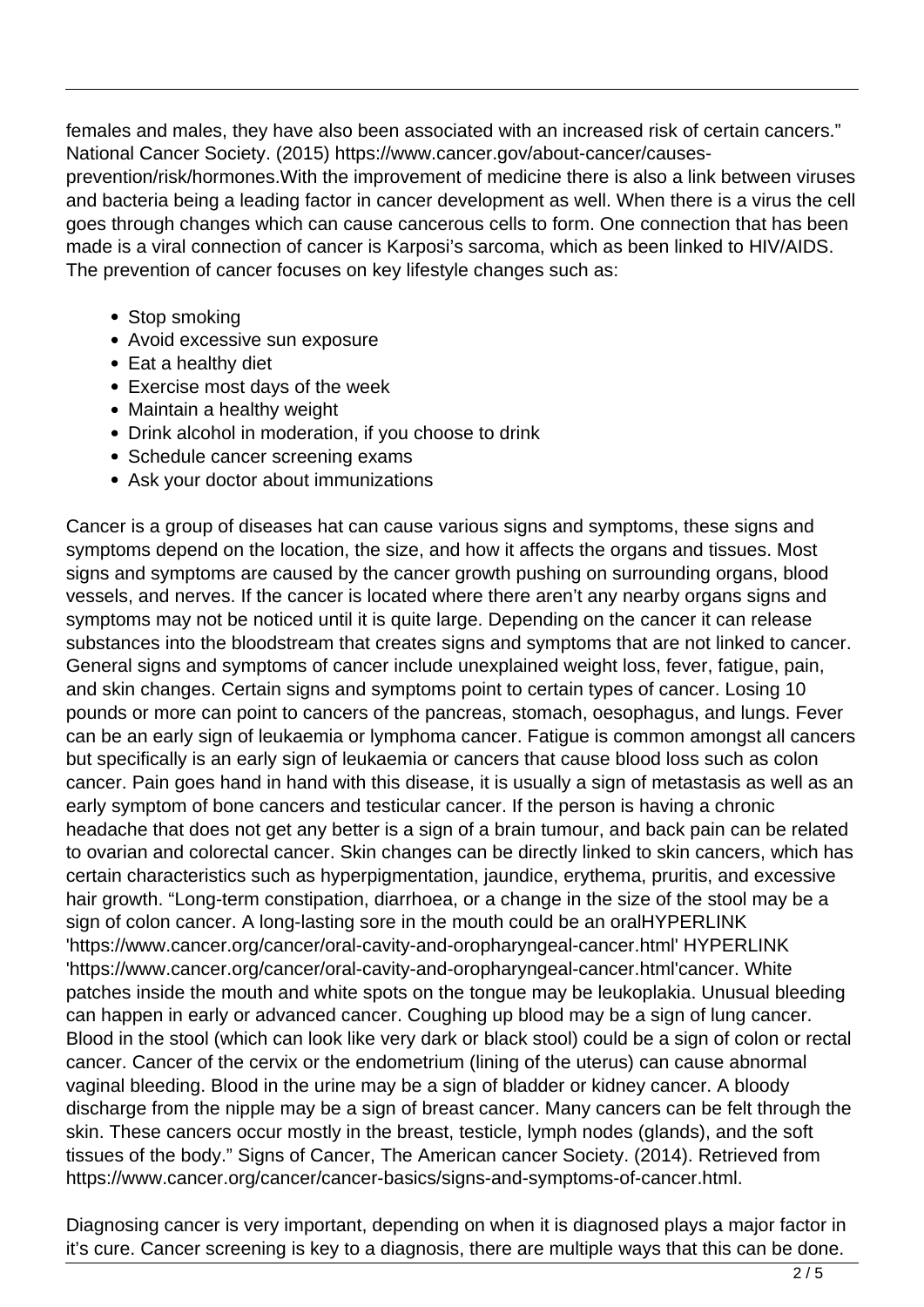A common physical exam, where the Dr. feels areas of the body for lumps that may indicate a tumour. During a physical exam the Dr. will also look for and notate any skin changes such as colour, or the enlargement of organs that also indicate cancer. "Laboratory tests, such as urine and blood tests, may help your doctor identify abnormalities that can be caused by cancer." Mayo Clinic. (2018) There are several different types of radiologic and imaging tests, X-ray Imaging, Computed Tomography, MRI, Nuclear Imaging, Ultrasound, Fluoroscopy, and Vascular Imaging.

"X-ray imaging ae quick and painless tests that produce images of body structures. CT scan provides three-dimensional cross-sectional views of tissues to determine tumour density, shape, size, volume, and location as well as highlighting blood vessels that feed the tumour. MRI uses radio frequency signals in the presence of a magnetic field to differentiate diseased tissue from healthy tissue and to study blood flow. Nuclear imaging includes PET scan, SPECT scan, and Radioimmunoconjugates to identify tumours. Ultrasounds help differentiate solid and cystic tumours of the abdomen, breasts, pelvis, and heart. Fluoroscopy shows continuous X-ray images and to visualize blood flow to organs. Vascular Imaging uses contrast agents that are injected directly into veins, and arteries to assess the vasculature of a tumour. Other studies include doing a biopsy where tissue samples excised from the body are directly examined microscopically for malignant or premalignant processes. Once cancer is diagnosed it is then staged, before a client is treated for cancer based on how they tend to grow and the cell type. Stages of cancer is indicated by Roman numerals from I-IV. "Stage 0: the malignant cells are confined to the layer of cells in which they began, with no signs of metastasis. Stage I, II, and III: indicate that the tumour is of great size and/or the spread of cancer is to nearby lymph nodes and/or organs near the primary tumour. Stage IV: Cancer has invaded and metastasized to other organs of the body." Wolters Kluwer | Lippincott Williams Wilkins. (2014).

There are four primary options are used to treat cancer, surgery, radiation therapy, chemotherapy, and hematopoietic stem cell transplantation. There are also other alternative therapies such as gene therapy, and immunotherapy. "Cryosurgery is a type of treatment in which extreme cold produced by liquid nitrogen or argon gas is used to destroy abnormal tissue. Laser therapy is a type of treatment in which powerful beams of light are used to cut through tissue." National Cancer Society. (2015) "Electrosurgery uses high-frequency electric current to destroy tumour cells. Radiofrequency ablation uses high-energy radio waves through a needle to heat and destroy cancer cells. Laparoscopic surgery uses a long flexible scope through a small incision to inspect and remove pieces of tissue. Robotic surgery is similar to laparoscopic surgery, the surgeon sits at a control table and guides precise robotic arms to pass a scope through a small incision to inspect and remove tissue." Wolters Kluwer |Lippincott Williams Wilkins. (2014). Radiation therapy is used to destroy cancer cells, shrink tumours, and relieve symptoms. There are two types of radiation internal and external beam radiation. External beam radiation a machine is used to target the cancer and internal radiation a source of radiation is put inside the body. Chemotherapy uses drugs to kill cancer cells by interfering with cellular function and reproduction. "Immunotherapy, also known as biological therapy, uses your body's immune system to fight cancer. Some types of cancer are fueled by your body's hormones. Removing those hormones from the body or blocking their effects may cause the cancer cells to stop growing. Targeted drug treatment focuses on specific abnormalities within cancer cells that allow them to survive." Mayo Clinic. (2018). With every form of treatment there are also side effects and risk factors, risk fo r surgery includes pain after the surgery and infection. Radiation therapy has expected side effects that results from destroying normal cells in the body, these include: alopecia, erythema, desquamation (shedding of epidermis),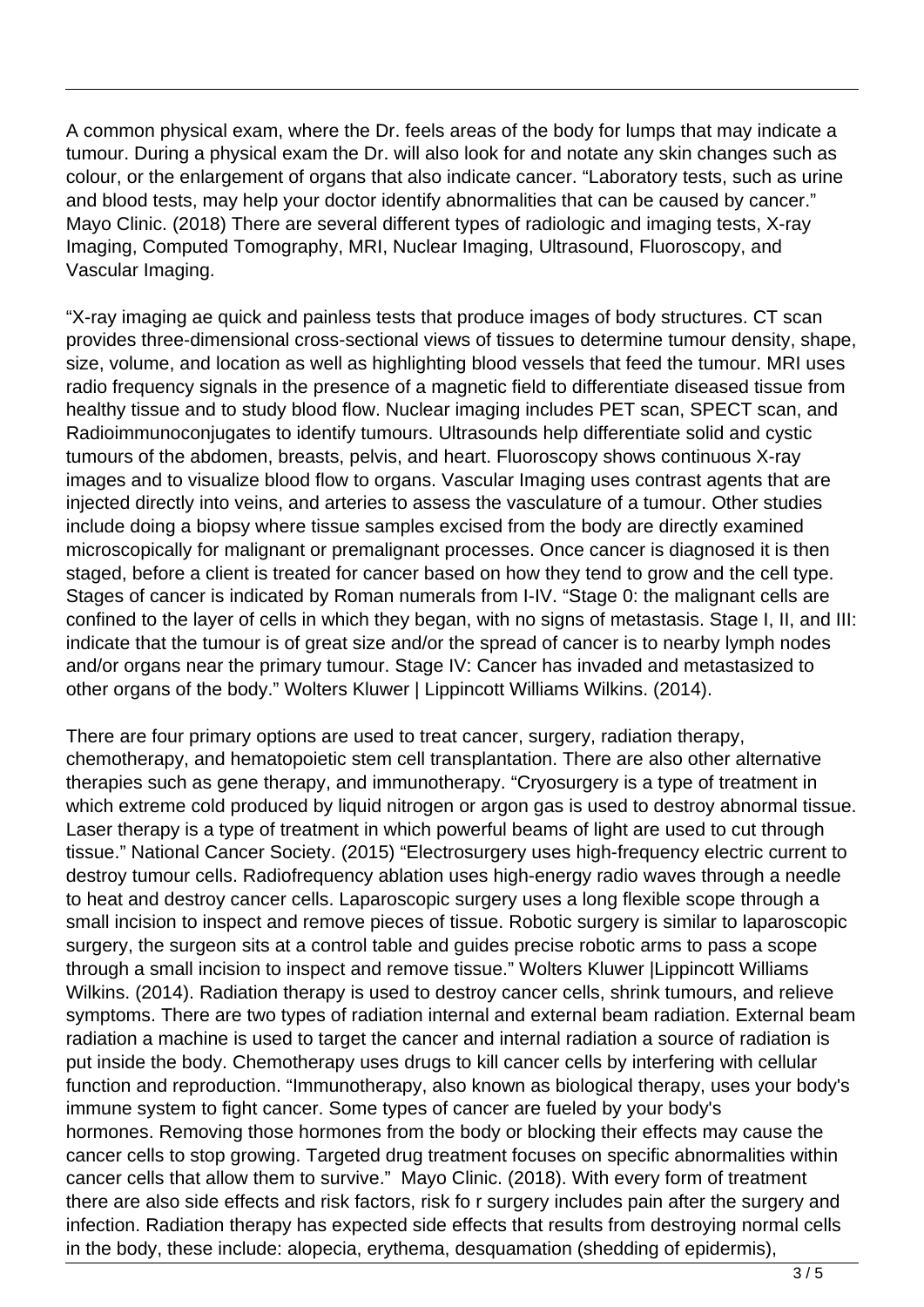alterations in oral mucosa, anorexia, nausea and vomiting, diarrhoea, cystitis, pneumonitis, fatigue, and depression of bone marrow function. "When chemotherapy enters the body, sensors in the digestive system and brain detect its presence as a foreign substance. Some people experience nausea and vomiting side effects from chemotherapy within the first few hours of receiving chemotherapy. Chemotherapy can reduce the number of neutrophils in the blood, which can lead to fever as well as infections. Hair loss is often one of the more frustrating side effects of chemotherapy and cancer treatment. Defined as two or more loose stools per day, diarrhoea may be a side effect of certain chemotherapy drugs. Constipation is also a side effect of chemotherapy." Side effects of cancer. (2018). Retrieved from https://www.cancercare. org/publications/24understanding\_and\_managing\_chemotherapy\_side\_effects#!hair-loss.

Once cancer has been diagnosed and staged, the Dr will give the patient their prognosis which tells that person how serious their cancer is and their rate of survival. Various factors that determine cancer prognosis such as the type of cancer, the stage of the cancer, age, and time period of the diagnosis. "Doctors use survival statistics to estimate a patient's prognosis. Survival rate is the percentage of people who will be alive at a certain time after diagnosis. A 5-year relative survival rate is the percentage of people who will be alive 5 years after diagnosis. It does not include those who die from other diseases. Five-year relative survival rates include people in remission. Remission is the temporary or permanent absence of disease. This survival rate also includes those still receiving treatment. Disease-free survival rate is the percentage of people in complete remission after finishing treatment. Progression-free survival rate is the percentage of people who did not have new tumour growth or cancer spread during or after treatment. The disease may have responded to treatment completely or partially. Or the disease may be stable. This means the cancer is still there but not growing or spreading. Progressionfree survival rate is the percentage of people who did not have new tumour growth or cancer spread during or after treatment. The disease may have responded to treatment completely or partially. Or the disease may be stable. This means the cancer is still there but not growing or spreading." Understanding Prognosis. (2018). Retrieved from https://www.cancer.net/navigating -cancer-care/cancer-basics/understanding-statistics-used-guide-prognosis-and-evaluatetreatment.

The diagnoses of cancer can be very scary and overwhelming to find out for many people. Since this is very hard news to understand and cope with, it is recommended that clients seek psychological support with their medical treatments. The most common reactions that clients feel is anxiety, fear and depression, as well as feeling guilty like this is punishment for acts they feel they did that was wrong or because of their lifestyle that may have played a role in their cancer. Most clients to express anger especially at the early stage of diagnosis that usually subsides after acceptance. Psychological support is also needed to help clients who may never reach a place of acceptance be able to participate and help manage their medical needs. It is important to involve client's family in understanding the diagnosis, treatment choices, preventing complications, and recognizing side effects and adverse reactions. Psychological support can be difficult in patients who prognosis is terminal, this type of prognosis can be physical and emotional draining to the client. Without support the capability of coping with this can be impossible, usually this type of client is in a lot of pain, so managing their pain and nutrition is key for their best quality of life.

Cancer is not easily detected, unfortunately it is a disease that is more often found after being present in the body. However, due to a better understanding of this disease there are many ways to limit the chances of having cancer. Once cancer is diagnosed picking what type of